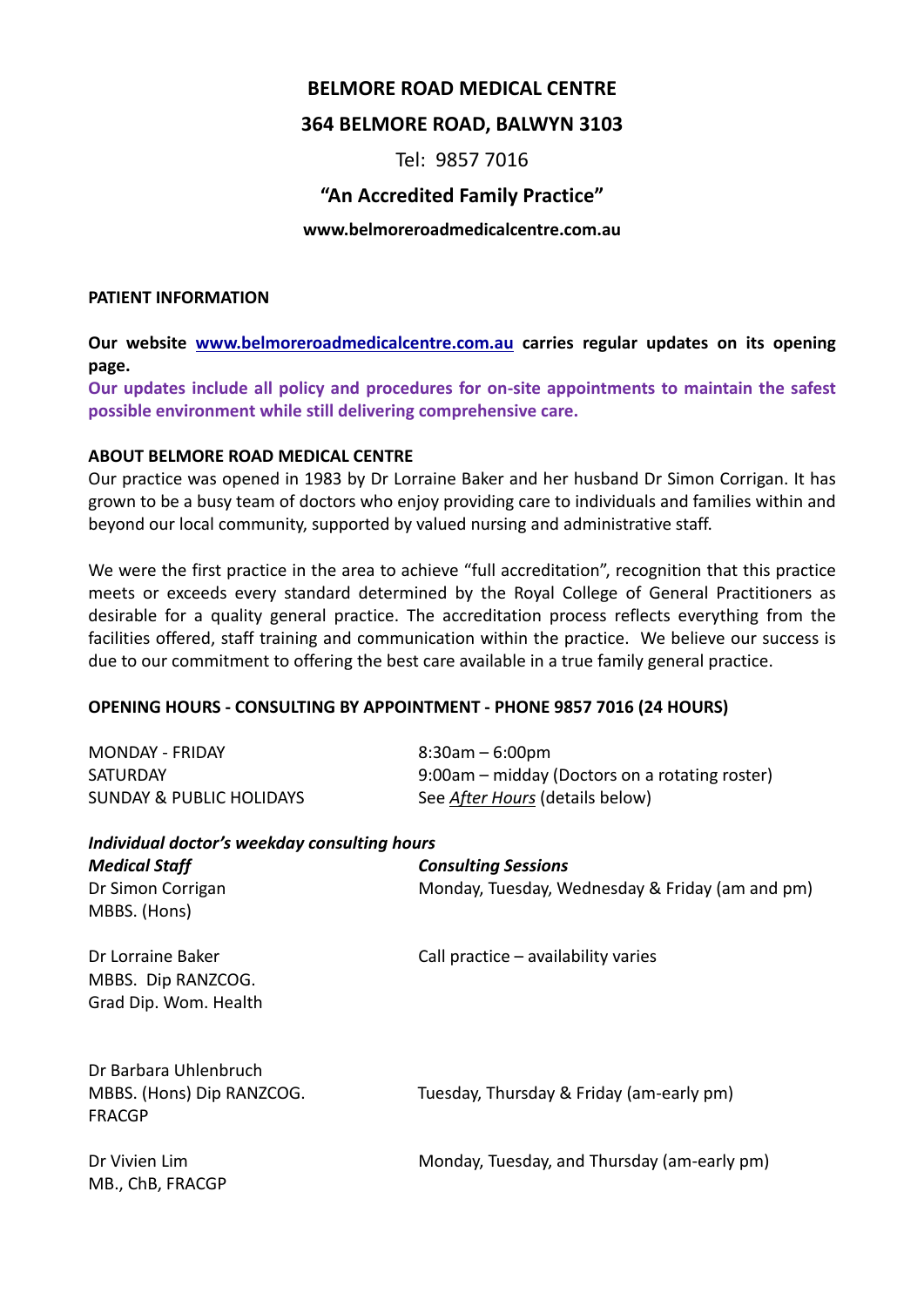Dr Jennifer Neil **Tuesday** (am) MBBS. (Hons. Melb.), FRACGP Thursday (am) Grad Cert. (Clin. Teaching) by example other sessions when available

Dr Nibo Wu Monday (pm) MBBS., FRACGP., B.Med.Sc., Tuesday (pm) DIP. Surgical Anatomy Wednesday (pm)

MB., BS. FRACGP., B. Med. Sci. Grad Cert. Clin. Teaching

Friday (pm)

#### Dr James Papa *Dr Papa is relocating to Geelong effective 9/6/22*

MBBS, DRANZCOG, FRACGP Tuesday, Thursday (pm)

Dr Roya Dabestani Tuesday &Thursday (pm) MBChB, BSc (Hons), MRCGP, FRACGP *On leave in UK to September 22*

Dr Angela Gavralas Tuesday (am &pm) MBBS. FRACGP. Thursday, Friday (am)

Dr Kim Nguyen Monday, Wednesday, Friday (am &pm)

# *Nursing staff*

| Andrea Packard         | <b>Senior Practice Nurse</b>            |
|------------------------|-----------------------------------------|
| <b>Bronwyn Cornish</b> | <b>Practice Nurse</b>                   |
| Jinmei Li              | <b>Practice Nurse</b>                   |
| Fiona Madden           | Practice Nurse/receptionist - relieving |
| <b>Office Staff</b>    |                                         |
| Nola Franklin          | Practice Manager (enrolled Nurse)       |
| Mietta                 | Senior receptionist                     |
| Samantha               | Senior receptionist                     |
| Sally                  | Receptionist                            |
| Tom                    | Receptionist -relieving                 |

#### **FEE SCHEDULE.**

#### **This is a Private-billing practice.**

Exceptions apply to most vaccination appointments and specific health checks. Telehealth is not uniformly bulk billed.

At the attending doctor's discretion, a fee may be discounted or assigned to be "bulk-billed". **Fees for procedures will be advised by the relevant doctor.**

**The practice charges a fee for some dressings and Cryotherapy.**

| <b>Fees Schedule effective</b><br>$1st$ April 2022 | FFF.     | <b>MEDICARE REBATE</b> |
|----------------------------------------------------|----------|------------------------|
| LEVEL B (Item 23) 5-19 minutes                     | \$90.00  | \$39.10                |
| LEVEL C (Item 36)                                  | \$170.00 | \$75.75                |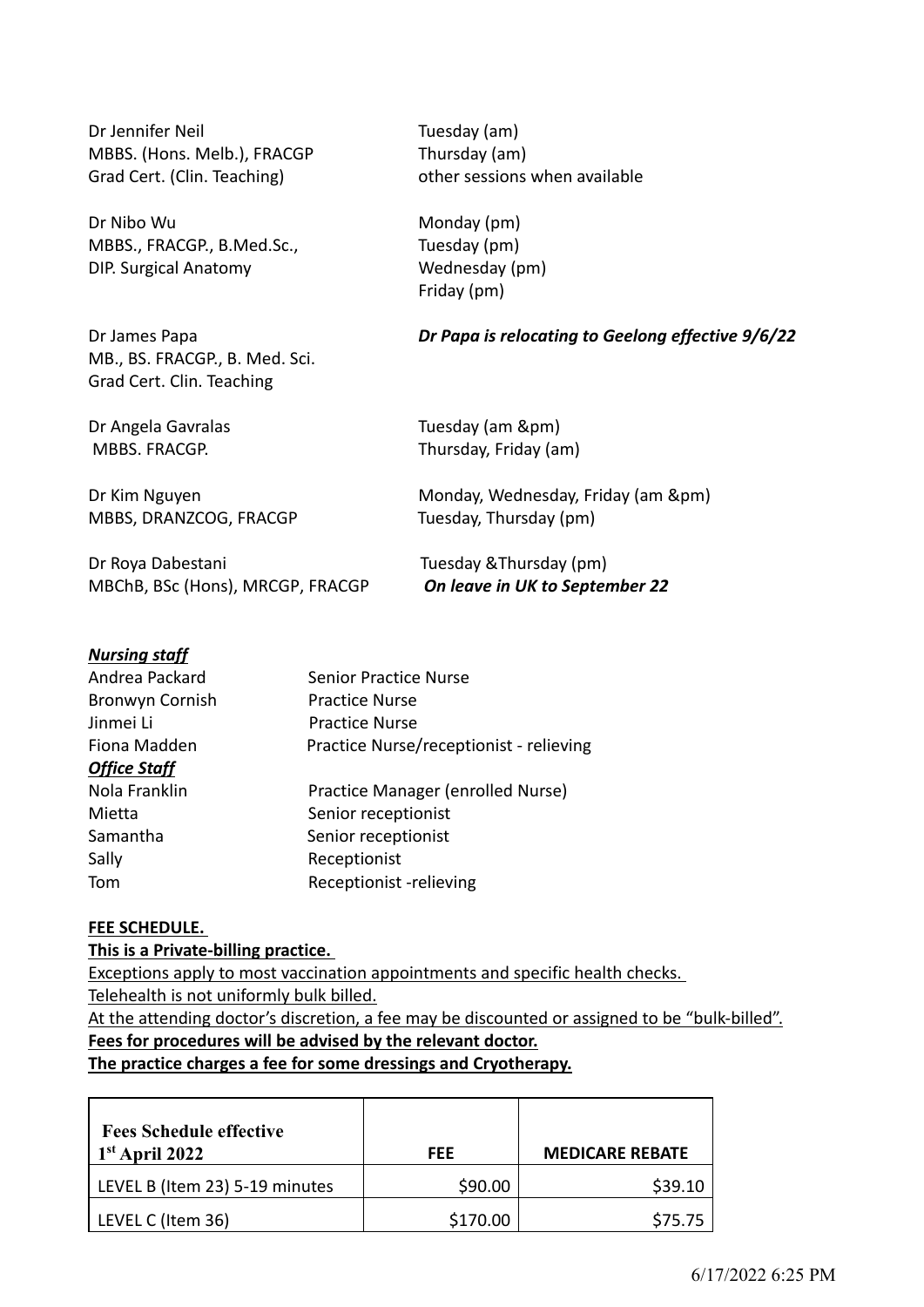| LEVEL D (Item 44) | \$230.00 | \$111.50 |
|-------------------|----------|----------|
|                   |          |          |

# *Appointments. Book online with HotDocs or through reception*

The doctors consult by appointments allocated at 15 minutes each. If you have a complex problem or several minor problems, we would appreciate you asking for a longer appointment. If you cannot see an available appointment at a preferred time online – please contact the practice.

## *All urgent cases will be accommodated*

Because of unforeseen emergencies or complex consultations, a doctor may be running late. When this happens the reception staff will advise you on arrival and if inconvenient a new appointment can be scheduled.

## *Results*

We use a recall system for patients with abnormal results. Our doctors check their results may contact you direct or notify nurses to contact you for a follow up appointment if the doctor has any concerns to discuss with you.

Reception staff without nursing qualifications cannot give results. Staff will book a call-back from a practice nurse or doctor OR you can book a Call Back appointment through HotDocs.

A follow-up appointment may be recommended.

# *Reminder System:*

Our practice is committed to preventative care and uses recalls and reminders to ensure best possible care. Please notify us if you prefer to opt out of our reminder system. We may issue you with a reminder notice from time to time offering you preventative health services appropriate to your care.

## *Home Visits*

Home visits are available for **regular patients of this practice whose condition prevents them from attending the surgery.** Home visits are conducted up to a 3 kilometres distance from the surgery at the doctor's discretion.

## *After Hours Service*

All after hours calls will be automatically directed to the Home Doctor Service. The contact number for the locum service is **8416 9620**

# *Waiting room and patient amenities*

The practice building was converted from a residence/consulting room built by the doctor who first established a practice in the area in the early 1950's. We have commenced renovations, but progress is slow due to pandemic impacts on supply chains and the construction industry.

Please see our website for pandemic-specific advice regarding our waiting room.

Please note we are required for accreditation purposes to ensure that there is background noise in the form of televisual broadcasts or recorded music to assist in masking of background conversations at reception and ensure a greater degree of privacy. We are aware that some broadcasts are irritating, and you are welcome to ask for a change of channel.

# *OTHER SERVICES (see our website for more details under the heading Services)*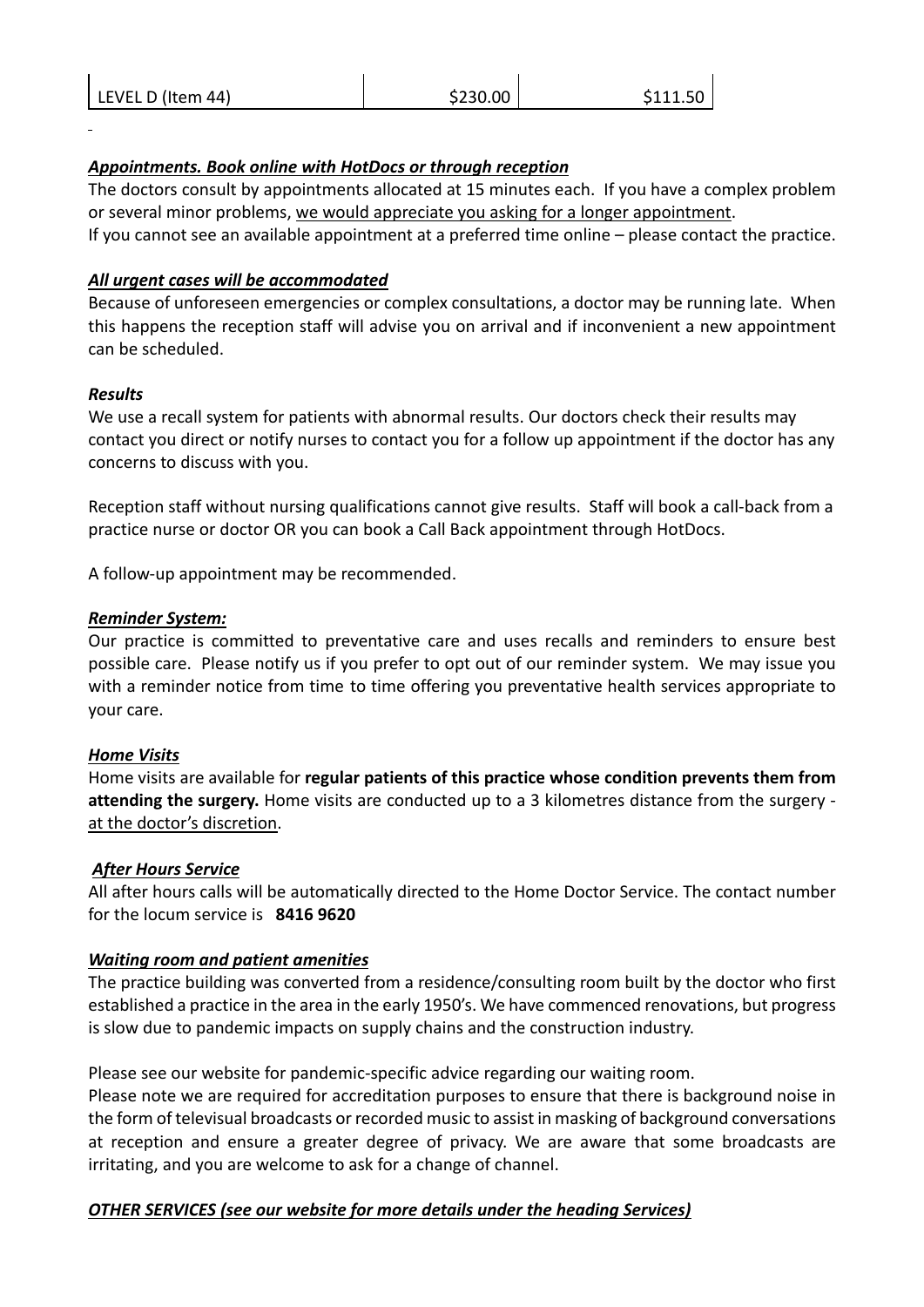Childhood and adult immunisations against all common infectious diseases are available. Stocks of vaccines including Hepatitis A & B are kept on the premises. If you have not had a tetanus booster within the last ten years, please inform the doctor.

*Flu vaccination* - due to the risks of co-infection with Covid-19 we recommend all patients consider a flu vaccination during 2022.

*Covid-19 vaccinations and prevention –* Adult and Child Pfizer as well as Novavax are available through the practice.

It is evident that booster doses are effective in preventing serious illness and death from infection with new variants. **We strongly recommend you have booster doses whenever eligible.**

Skin checks, Family Planning, Iron Infusions, Travel vaccinations, Counselling, Women's, and Children's health

*Cervical screening (CST)* is recommended every 5 years for sexually active women aged twenty-five to seventy-four-years old. Free screening *mammograms* for women fifty years and over can be arranged with local Breast Screen services.

This practice offers annual health assessments to those aged 75 years and over, health assessments eligible patients aged 45-49 years old. These assessments do not attract out of pocket costs. A separate information sheet will be offered to eligible patients.

This practice abides by the A.M.A. code of ethics. Confidentiality of records and other patient details is assured, and we ask you to respect that without prior consent we cannot release results to anyone other than the patient concerned.

*Not least important is your satisfaction with our service. The doctors determine both medical and administrative policies and are concerned if any aspect of care or practice management causes disappointment. In the first instance please direct any concerns in writing to Dr Lorraine Baker. External avenues for complaint include the office of the Health Services Commissioner 9655 5200* 

*\* \* \* \* \* \* \* \* \* \* \* \* \* \* \* \* \* \* \* \** 

*WE TRUST YOU WILL HAVE A LONG AND HAPPY ASSOCIATION WITH US*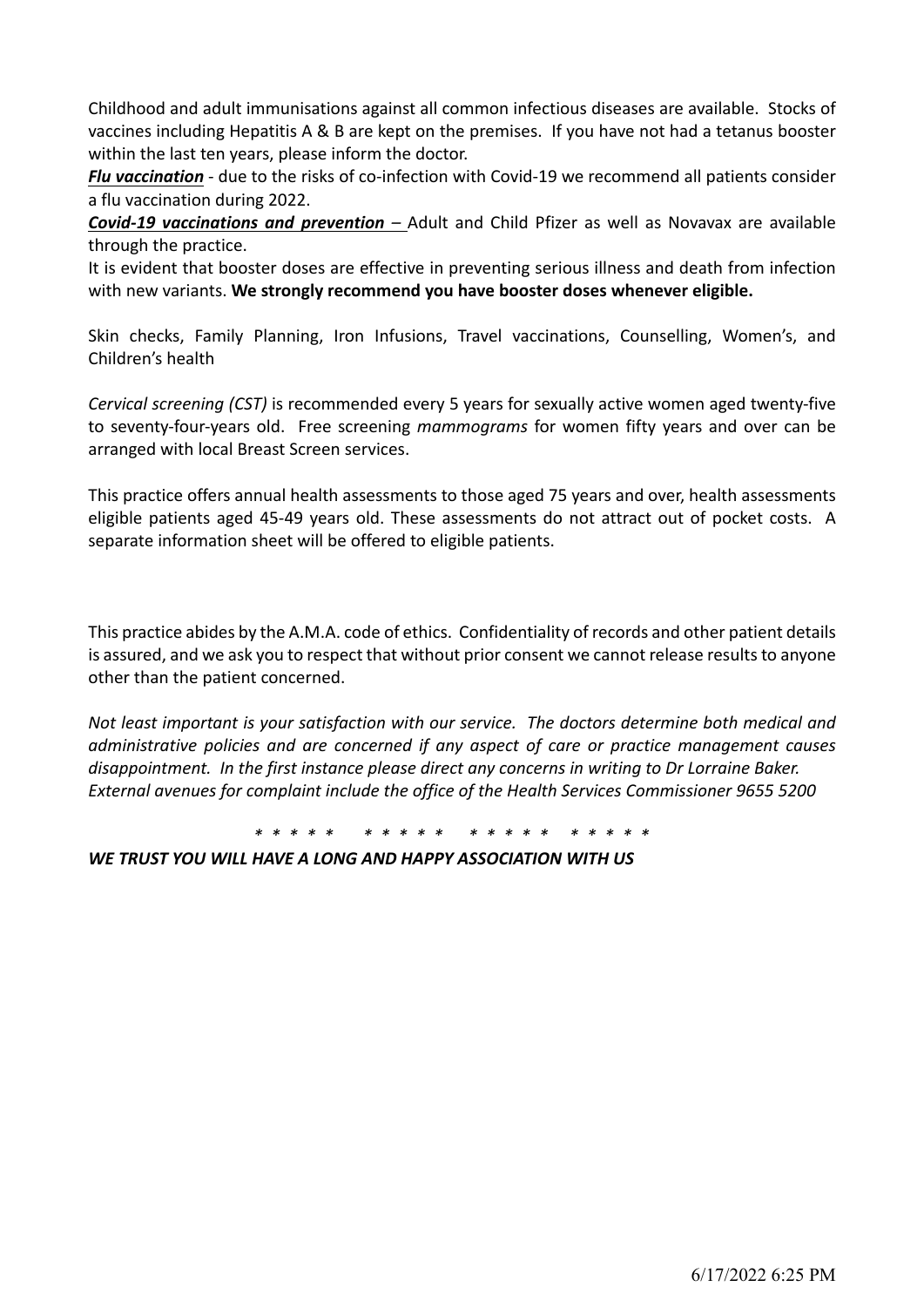# **BILLING POLICY**

|                          | <b>Standard Fee</b> | <b>Medicare Rebate</b> |  |
|--------------------------|---------------------|------------------------|--|
| Consultation             | \$89.00             | \$39.10                |  |
| Consultation (20 mins +) | \$168.00            | \$75.75                |  |
| Consultation (40 mins +) | \$230.00            | \$111.50               |  |

### **This practice is not a bulk billing practice. Our standard fees are set out below**

**Practice fees** apply to non-government funded vaccines, dressings and cryotherapy and specific items for procedures.

**Procedure fees** apply to iron infusions, skin biopsies, IUCD and Implanon insertion and removal and other procedures. Separate information is available for each on a case-by-case basis

## **HIC ONLINE**

This practice has a direct on-line connection to the Health Insurance Commission which includes the Medicare claims process. We offer direct claiming to those patients who settle their accounts **in full at the time of service.**

## If the account is paid in full, our staff will direct the information on-line to Medicare and a refund for the Medicare rebate will be deposited into your bank account provided you have registered your bank details with Medicare.

#### **DISCOUNTED FEES**

.

Where two or more members of the same family are seen at the **same appointment time**, one patient will be charged the usual fee and the others will be billed at the rate of the Medicare rebate unless the appointment time is exceeded.

When the visit is for lost prescriptions and lost or overlooked referrals only, **bulk billing** will be offered.

Appointments for childhood immunisations and other immunisations will be bulk billed (or charged at the rate of the Medicare rebate) where the reason for the consultation is for the immunisation only.

We have introduced this "no direct cost to you" service to further enhance the public health initiative for increasing immunisation rates. We have found that our own data collection for the Childhood Immunisation Register is more reliable than other agencies and would encourage you to use our service if it is more convenient.

• *Veterans Affairs Pensioners* will be bulk billed at all times.

Payment at the time of consultation can be made by cash, cheque, EFTPOS, Visa or Mastercard

## **BILLING POLICY – COMPLEX DOCUMENTS**

In recent years more and more agencies and authorities are requesting input on behalf of patients to support claims. Longstanding examples are taxi concessions and disability parking applications but now applications for special consideration for secondary and tertiary education, or to support additional services in educational settings are also requested and for compliance are more complex than in the past.